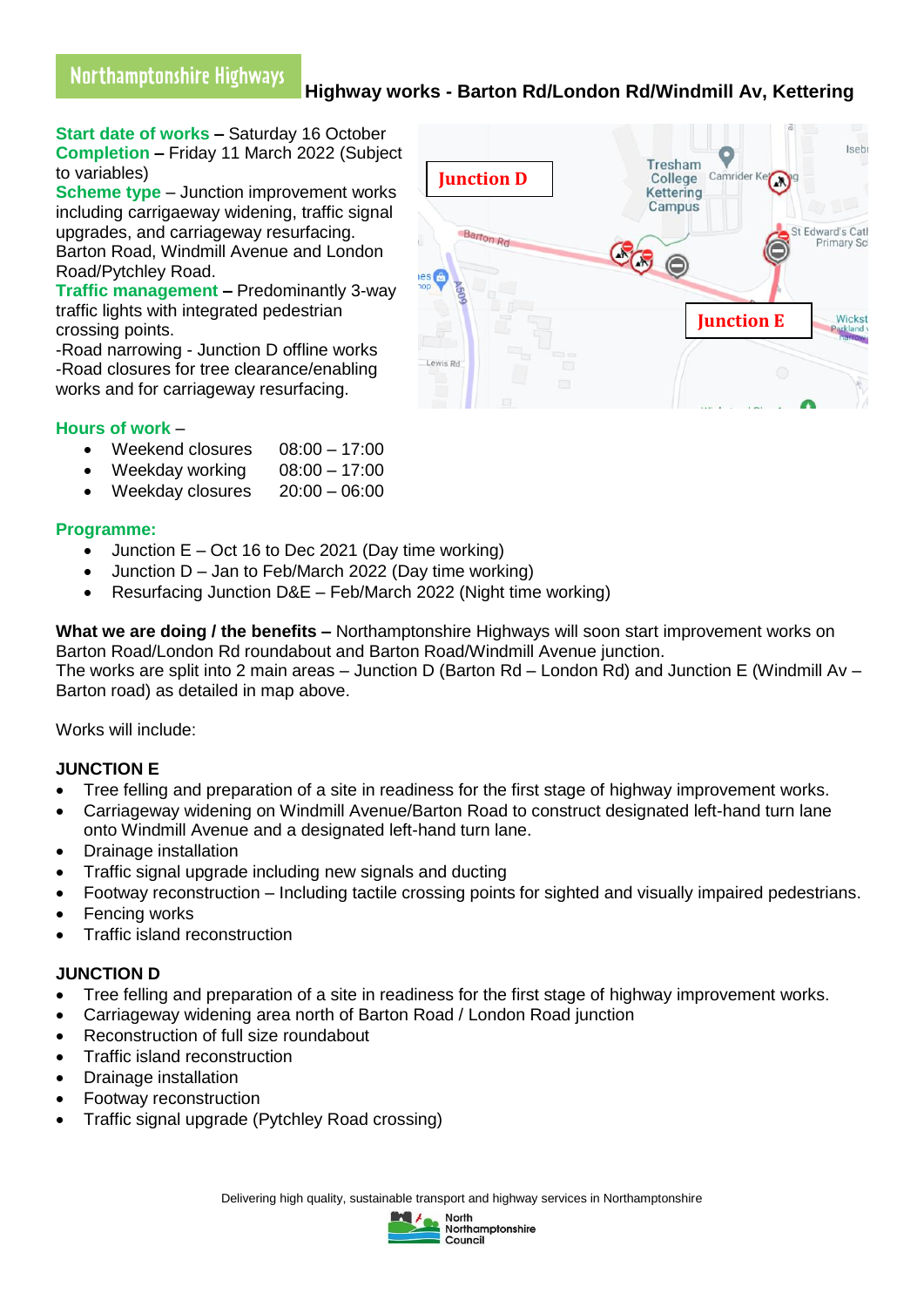### **JUNCTION D&E**

- Carriageway resurfacing
- Ironwork replacement
- Road markings
- Gully cleansing

**NOTE**: Carriageway resurfacing and associated works are scheduled for **February / March 2022** following the completion of civil engineering works on both junctions D&E. These works will be completed using overnight road closures.

An additional information letter will be issued a minimum two weeks prior to these surfacing works to provide further updated information.

These works will increase highway capacity and assist with future traffic flows. We will also be increasing the structural stability of the road, which will reduce future maintenance works and improve safety for users.

**Trees:** The highway improvements at the intersection of London Road, Pytchley Road and Barton Road requires the removal of some trees.

A tree planting mitigation scheme is being produced which includes the planting of 115 new trees.

It is proposed that the trees will be planted following construction of the highway improvements, in the 2022/23 planting season.

This will be undertaken by a contractor on behalf of North Northants Council.

For more details, contact Rebecca Miller at rmiller@kierwsp.co.uk

#### **Traffic management**

When programming works, we consider the impact on all network users and plan our works to minimise disruption as much as possible. The majority of the works will be completed using traffic signal management. (3-way)

## **Road closures**

- Windmill Avenue closed Saturday 16, Sunday 17 and Saturday 23 October.
- Barton Road closed Saturday 24 and Sunday 24 October

Northamptonshire Highways only close roads when it is absolutely necessary to keep our workforce and road users safe. When Northamptonshire Highways close a road and put a diversion in place we must provide a diversion on a similar standard of road. The route, which will be clearly signed, is chosen to follow roads of a suitable standard and width to carry all traffic and avoid weight restrictions. We ask drivers to use this official route so as not to increase the impact on local communities.

We do understand road closures are inconvenient, but works can only be completed safely and efficiently with them in place. We hope any inconvenience can be tolerated for the relatively short duration of the works.

Please see Road closure details (highlighted in Red) and Diversion routes (Blue) on maps overleaf: